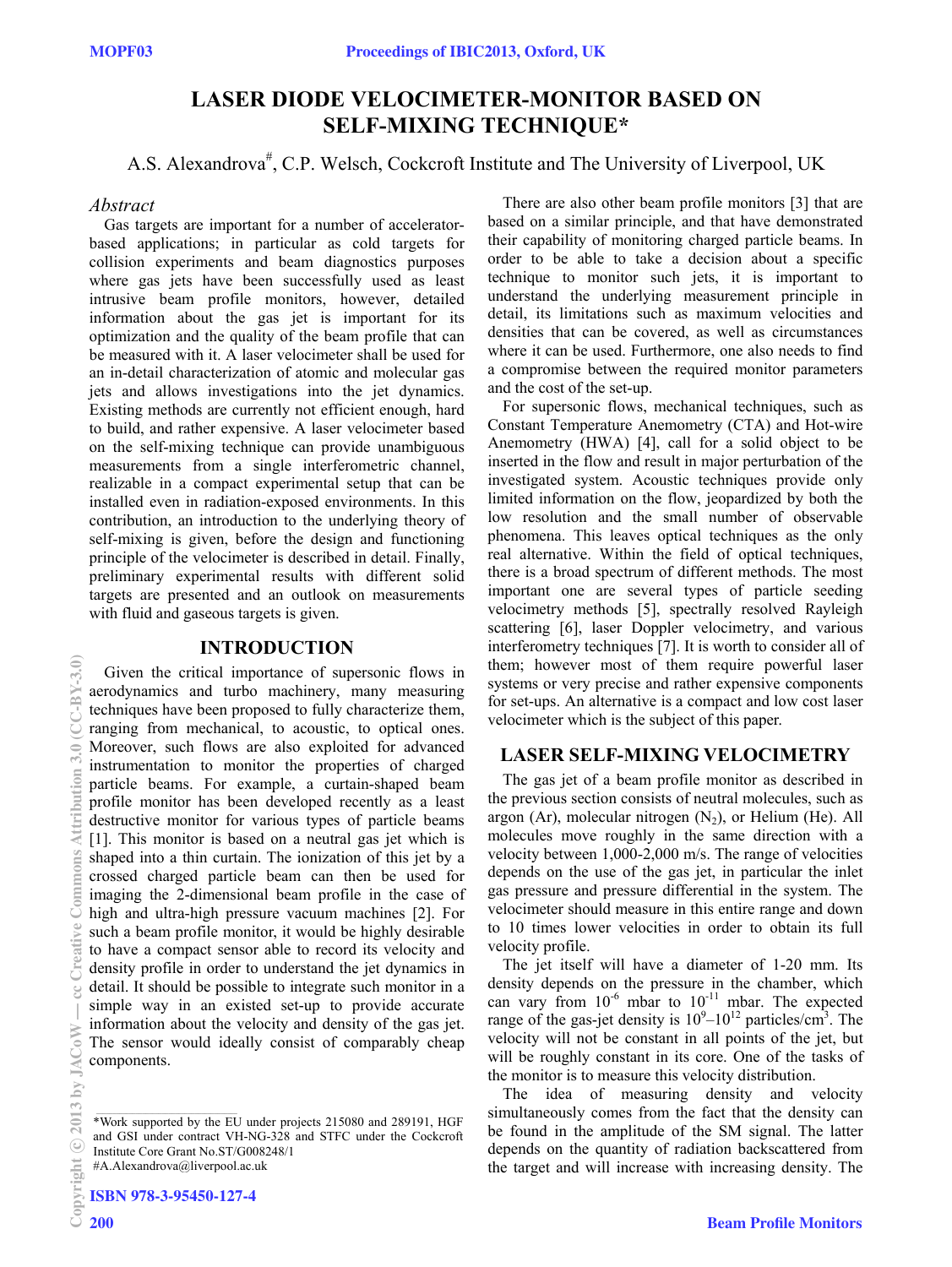velocity can be measured in parallel by observing the change in frequency.

### *Self-Mixing Theory*

Laser self-mixing is used to characterize some properties of a moving object by using both, laser light and the cavity where the laser originates from. It is based on the following principle: laser light is scattered/reflected from a moving target, and returned into the laser cavity. The laser plays the rule of a coherent heterodyne receiver and at the same time the amplifier of the signal. The initial radiation interacts with the scattered or reflected radiation and produces a signal in both, the power and frequency spectrum of the laser. It is a system without a complex optical system, based on an inexpensive and compact diode laser, which can be easily installed and used to provide central information about the target, such as velocity, distances of movement and property of the surface (for solid target), density and property of scattered molecules (for liquids and/or gases).

The self-mixing system can be described as if the scattered target was an additional mirror, and the whole system was a laser with an external cavity with length *L*, which depends on the velocity of the target as it shown in Fig.1. From a theoretical perspective, SM can be described either by solving a set of equations for the electric field and carrier density of laser diode (LD) with additional terms responsible for the effect of the feedback from the target [8] or by assigning a reflection coefficient to the target and calculating the reflectivity of the laser mirrors and then using it as a reflectivity index in steady solution for initial LD description. The result of both descriptions is the same and the resulting power can be described as

$$
P = P_0 \left(1 + mF(wt)\right),\tag{1}
$$

where  $t = 2$  *L/c* is the external time of flight, *w* is the frequency after feedback,  $P_0$  and  $P$  are the optical power without and with feedback, respectively, and *m* is a modulation parameter. Depending on the feedback and distance to the scattering target, there are different types of signals. The modulation function depends on the reflecting property of the target (which varies the amount of feedback) and on the distance to the target. This parameter provides information about the surface properties for solid targets and density for fluids.

The velocity can be directly calculated from (1) by differentiating the signal. The velocity signal can be considered as the result of mixing the lasing field within the LD cavity and the Doppler-shifted backscattered light. If the target has the constant velocity  $V$ , then the Doppler shift of the periodic optical power fluctuation is equal to

$$
f = 2\frac{(V, n)}{\lambda},\tag{2}
$$

where  $\boldsymbol{n}$  is the unit vector in the direction in which the harmonic wave of light moves, and *λ* is the wavelength of the laser light. However, as soon as the target surface shows a non-uniform surface, the speckle effect will occur. For instance, assuming that the incident light has a  $0.65$  um wavelength, and the roughness of white paper is of the order of  $1 \mu m$ , the coherence length of the reflected signal decreases, and speckle effects will create additional noise in the signal. When a spectrum is then calculated by fast Fourier transformation (FFT) additional algorithms need to be used to suppress speckles and other noise.



Figure 1: Illustration of the SM system with an external mirror as a target.

# *Self-Mixing Velocimeter Design*

SM technique can be used with any kind of laser as long as the properties of the laser are correctly taken into account in the equations for the electric field and carrier density. In the case of a supersonic gas jet, LD is going to be used. Such system can be compact, easily integrated into an existing set-up and is very cheap. In addition, SM does not need any additional complex optics components.

The full velocimeter consists of LD, photodiode (PD)  $\widehat{\in}$ for the monitoring of the signal, a signal amplifier, and some optical components for light collection in case of low levels of scattered light.

In the actual set-up, there will be distance between the gas-jet and the LD of about 10-20 cm. According to (2) the angle between the laser axis and the gas-jet axis should be non-zero to get a signal with Doppler shift. Moreover, depending on the angle, different Doppler shifts and hence precisions can be achieved in the experiment. It is important to investigate into these parameters and to find the optimum combination of them. For this aim, experiments with solid targets were performed with results presented in the next section. Preliminary calculations based on the expected properties of the gas jet showed that the amount of scattered light from the jet might not be intense enough to receive a good SM signal. If this was the case, the set-up could be changed for the purpose of jet characterization by adding seeders to the jet in order to increase the amount of scattered light. However, the principal design of the velocimeter-monitor would stay the same.

# **EXPERIMENTS WITH SOLID TARGETS**

In order to test the SM method, experimental work was divided into several steps, including studies into different target objects. The first part of the experiments is to study the different regimes, which can be realized with the SM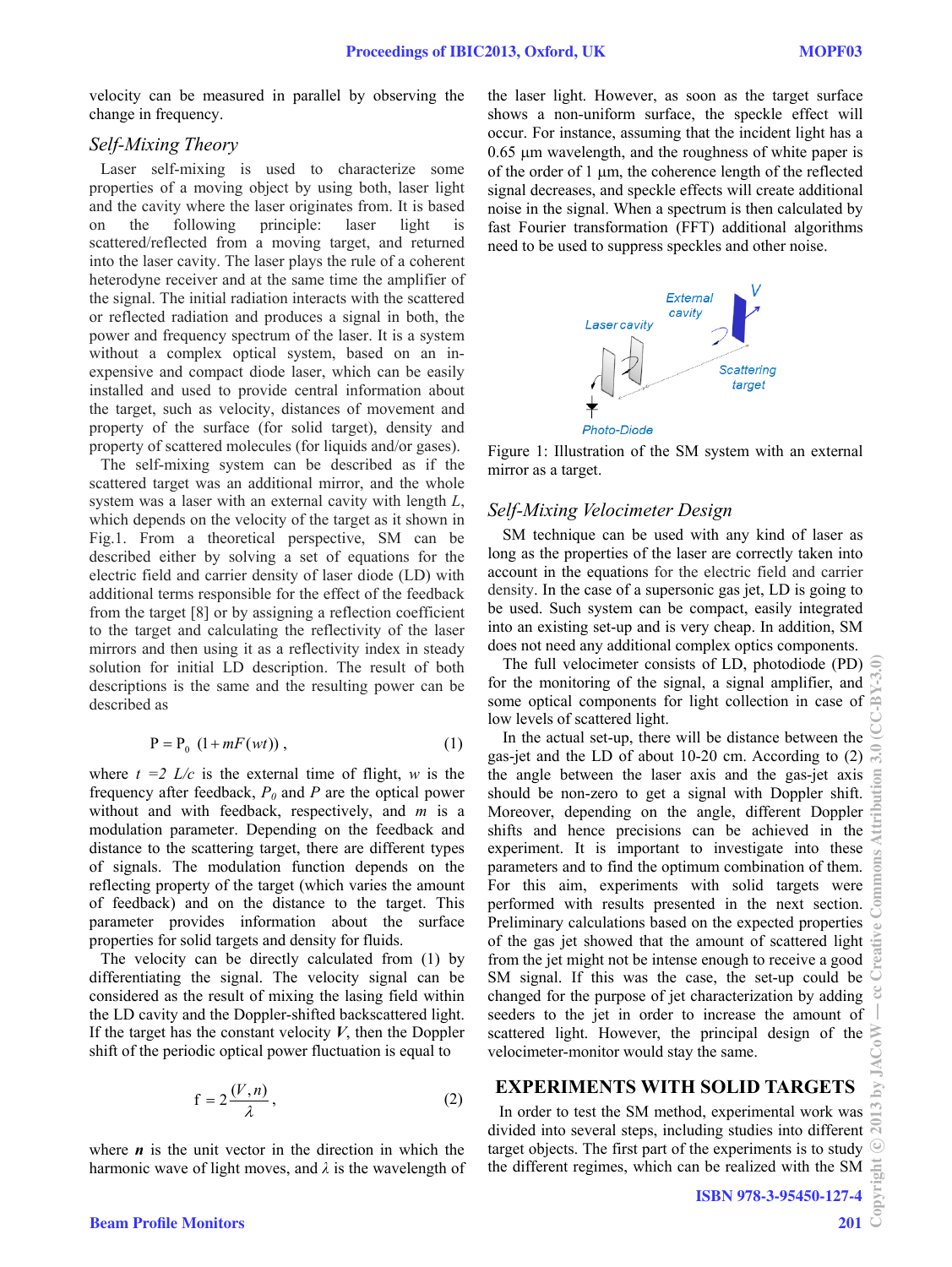technique, and to change the distance between laser and target. The different regimes depend on the amount of light and hence directly pave the way to experiments with a gaseous target where a very weak feedback is expected.

In all measurements, an LD operating at 650 nm, type L650P007 was used, driven by a constant current. The signal is received from a build-in PD and amplified before signal processing. A lens is used for focusing the light onto the target, which was either highly reflective (mirror) or diffusive (white paper, or any other rough surface).

Two scenarios were considered for the experiment: First, the target moves in the direction of the laser axis, i.e. the distance is not fixed, and second, there is a fixed distance between laser and target. These initial experiments are important for adjusting the system and optimizing the signal. The main steps of the optimization process are noise reduction, focusing/defocusing properties of the laser light, distance, etc. The second scenario with a fixed distance is very close to the experiment with a gaseous target, and it is important for finding the correct position of all components of the system. If the target moves with a fixed and well-known velocity it can be used as for checking and calibrating the velocimeter.

# *Target with High Reflectivity (Mirror)*

In first experiments the main goal was to investigate ways to receive the right type of signal and how to improve its quality and amplitude. It was found that in order to receive a proper signal, many different things need to be optimized, such as distance to the target, noise in the diode, noise in the amplifier, and optimized collimation. In the regime of weak feedback a neat phase transition and a linear decay following it should be achieved. As a result, the measured SM signal became close to the theoretically expected one, see Fig. 2a.

The next part of the study was to derive the velocity of a movable stage from SM measurements. The linear transformation stage M-403.xVP driven by DC Motor Controller C-863 is supposed to move with rather precise and constant velocities, which can be controlled remotely. Velocities can be modified between 0-10 mm/s with a movement range between (0-100) mm. The distance between the LD and the mirror was varied between 10 cm and 50 cm. In each case, different velocities were considered. For the calculation of the velocity, a signal processing software was written which allows to calculate the velocity of the signal with an accuracy that mainly depends on noises and system instabilities. The signal beats on the Doppler shift frequency which is proportional to the velocity according to (2). The program for calculating the spectrum was based on FFT with different windows, and fitting the peaks afterwards together with calculating the velocity.

Typical results are shown in Table 1 for the mirror as target. The reflectivity of the mirror is 95 % at a wavelength of 650 nm. It can be seen that the accuracy is increasing with distance between target and LD. This is due to a reduction in the feedback strength and shows where the SM signal has the best operation regime. In our measurements, we found that velocities can be detected with accuracies of better than 1.5%.

Table 1: Main Results of the Experiments with a Mirror as Target; 95% Reflectivity at 650 nm.

| Distance between the<br>target and LD, cm | Defined velocity,<br>mm/s | Accuracy, % |
|-------------------------------------------|---------------------------|-------------|
| 20                                        | 5                         | 1.1         |
| 30                                        | 5                         | 0.7         |
| 40                                        | 5                         | 0.9         |
| 50                                        | 5                         | 0.5         |
| 20                                        | 10                        | 1.0         |
| 30                                        | 10                        | 0.5         |
| 40                                        | 10                        | 0.8         |
| 50                                        | 10                        | 1.4         |

# *Target with Diffusive Reflectivity (White Paper)*

After having received good results with the mirror target, the same experiments were done with white paper. White paper is a target which scatters the light strongly. In this case, alignment is not the most critical point. The amount of light which goes back into the laser cavity depends on how much the light will be focused/defocused on the target. The stronger the light is focused on the target, the better the results.

One example of a signal from white paper is shown in Fig. 2b. In a first step the experiments were done in an identical configuration as with the mirror. The accuracy of the velocity measurement in this case was better than 1.5%. Typical results with white paper as target are shown in Table 2. The accuracy of the result is much better when the target is closer to the LD as more light is reflected back into it. The reflectivity of white paper is 60% for 650 nm.

As a next step, measurements were carried out so that the normal vector of the white paper surface had non-zero angle. In this case, the reflectivity of white paper does not influence the amount of feedback from the target. However, the character of the signal has not changed, and the results of the measurement were the same. This is due to the scattering phase function of white paper which is proportional to the cosine of the angle and has a forward character.